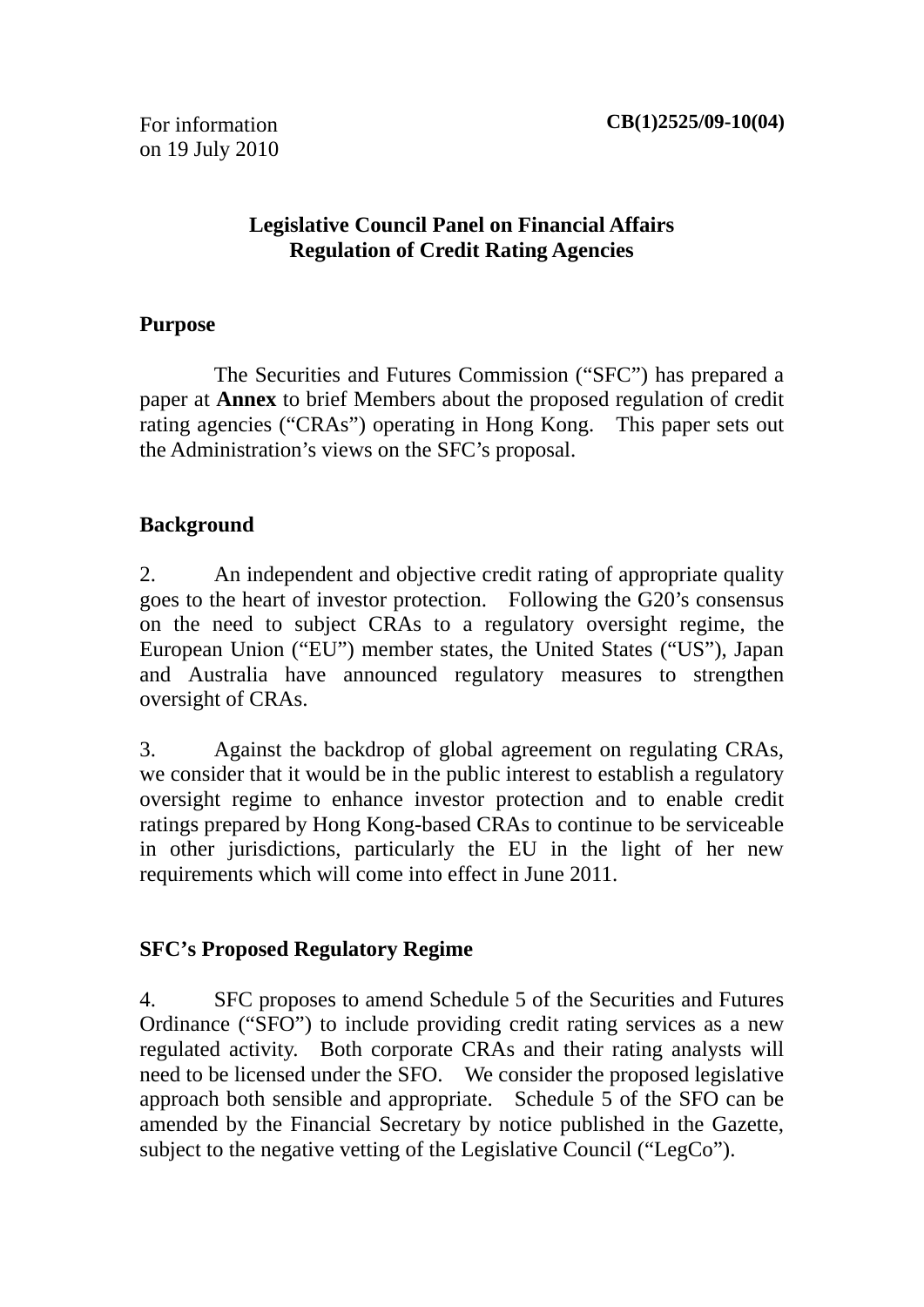5. To help ensure that the credit ratings are independent, objective and of appropriate quality, SFC proposes to impose minimum conduct standards for CRAs and their rating analysts by means of a CRA Code of Conduct. The CRA Code of Conduct would be based on the revised Code of Conduct Fundamentals for Credit Rating Agencies issued by the International Organisation for Securities Commissions in May 2008. These standards require credit rating activities to be conducted in accordance with the principles of integrity, independence, transparency and confidentiality. SFC will publish details of the CRA Code of Conduct for public consultation in late July 2010.

#### **Way Forward**

6. Following the public consultation in late July 2010, SFC intends to publish the consultation conclusions in late September 2010. Noting SFC's intention to have the regulatory regime in place by end of January 2011, we will work closely with SFC on the legislative amendments and aim to submit the proposed amendments to Schedule 5 of the SFO for negative vetting by LegCo by December 2010. Once the legislative framework is ready, SFC will commence the process of licensing CRAs and their rating analysts with a view to completing it before June 2011 when the EU deadline governing the serviceability in the EU of credit ratings issued by non-EU CRAs comes into force.

Financial Services Branch Financial Services and the Treasury Bureau July 2010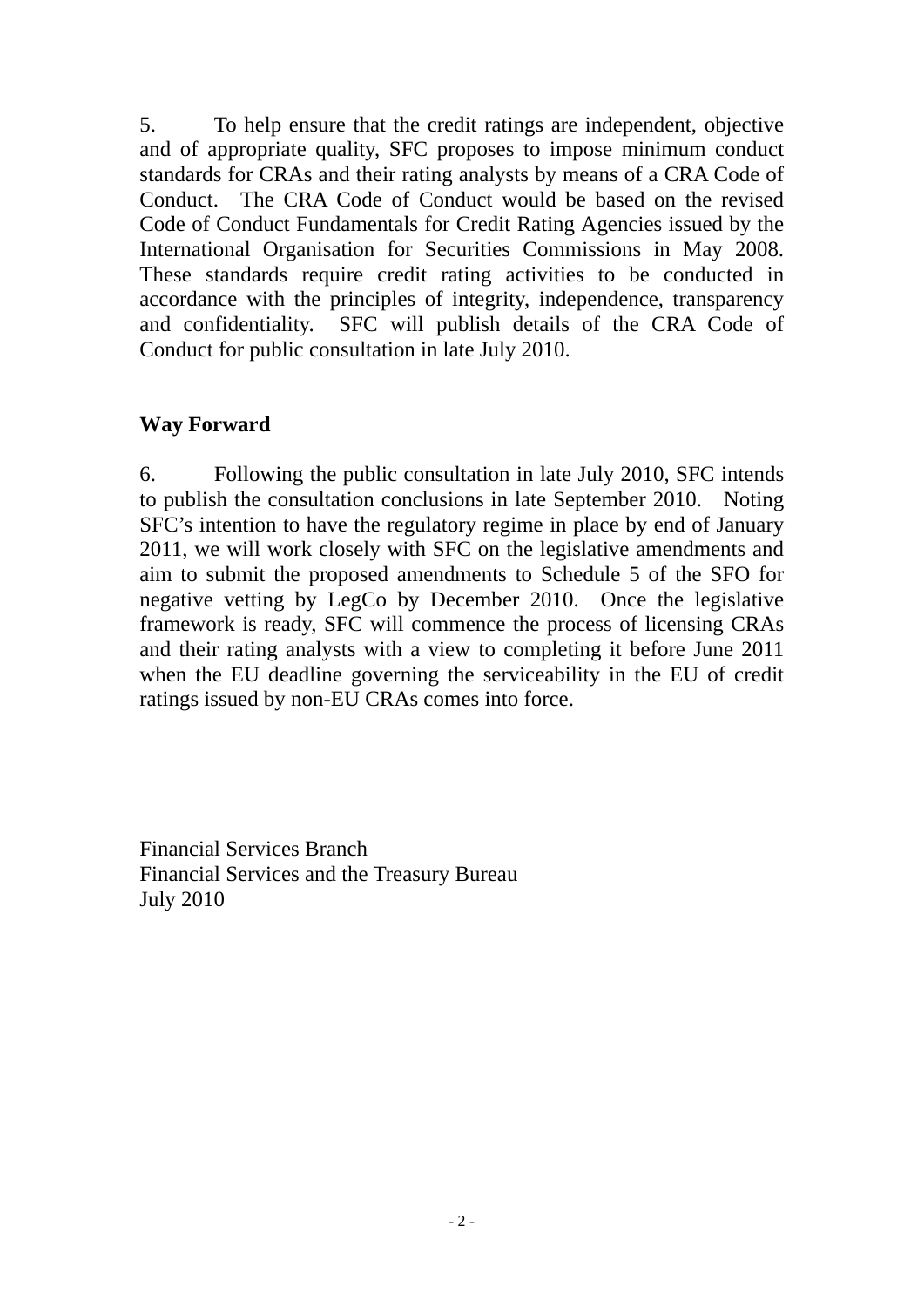#### **Legislative Council Panel on Financial Affairs Regulation of Credit Rating Agencies**

#### **Purpose**

 This paper discusses recent developments internationally in connection with the regulation of credit rating agencies ("**CRAs**"). It also describes in general terms the proposals that have been formulated by the Securities and Futures Commission ("**SFC**") for the regulation of CRAs operating in Hong Kong.

#### **Background**

2. CRAs play an important role in global financial markets, as investors, borrowers, issuers and governments use their credit ratings for the purpose of making informed investment and financing decisions.

3. Following the credit crisis, a global consensus has emerged as to the desirability of enhanced regulatory oversight of CRAs designed to promote their independence and objectivity and to improve the quality of their ratings. The Declaration on Strengthening the Financial System issued on 2 April 2009 ("**G20 Declaration**") announced the G20's agreement that all CRAs whose ratings are used for regulatory purposes should be subject to a regulatory oversight regime consistent with the revised Code of Conduct Fundamentals for Credit Rating Agencies, which was issued by the International Organization for Securities Commissions ("**IOSCO**") in May 2008 ("**IOSCO Code**"), compliance with which should be enforced by national authorities.

4. In recent months, jurisdictions including the European Union ("**EU**") member states, the United States ("**US**"), Japan and Australia have announced regulatory measures to strengthen oversight of CRAs. Amongst these measures, the EU's regime regulating CRAs is of particular importance to Hong Kong. The reason for this is that with effect from 7 June 2011, Regulation (EC) No 1060/2009 of the European Parliament and the Council of 16 September 2009 will prohibit any credit rating issued by a non-EU CRA from being used in the EU for regulatory purposes unless that non-EU CRA operates within a regulatory regime that is equivalent to,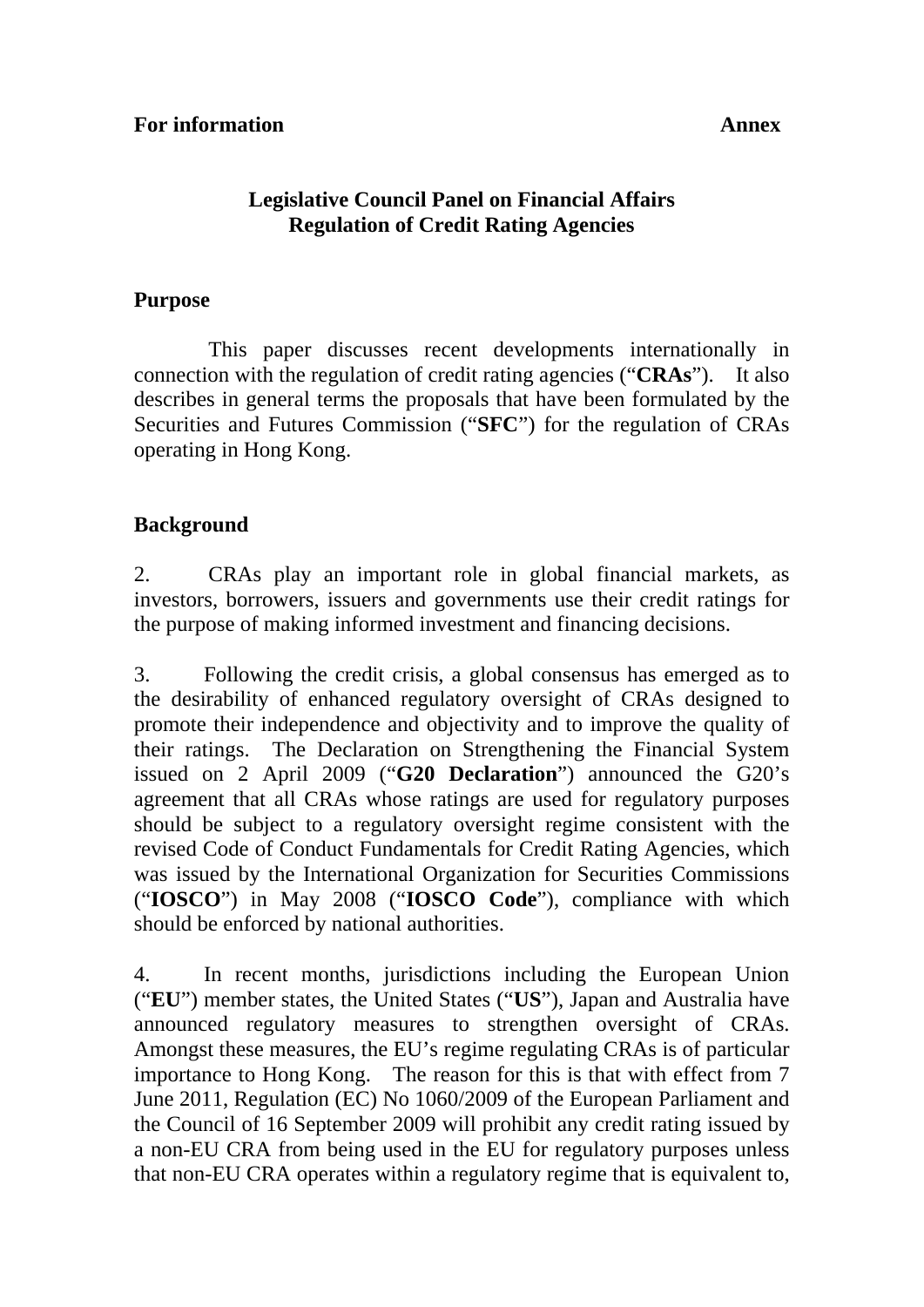or as stringent as, the EU regime, and cooperation arrangements have been established between the EU and the non-EU jurisdiction in which the CRA operates. In practice, this means that Hong Kong must quickly establish a regulatory regime for CRAs carrying on business in Hong Kong which is generally equivalent to that which will exist in the EU for the regulation of CRAs, and must then ensure that CRAs based in Hong Kong are brought within that regime, and actively regulated, by not later than the 7 June 2011 deadline.

## **Preparatory Work Concerning the Regulation of CRAs in Hong Kong**

5. To the SFC's knowledge, there is no CRA based exclusively in Hong Kong. There are three major global CRAs operating in Hong Kong, namely, Fitch, Moody's and Standard & Poor's, together with three smaller multinational CRAs. Generally, these offices are engaged in the preparation of credit ratings for issue under each CRA's global brand.

6. In the past few months, the SFC has met the senior management of the CRAs which are operating in Hong Kong and, in order to better understand their business activities and operations, has collected relevant information via questionnaires that they agreed to complete. It is clear that these CRAs have accepted, as inevitable, the global move to more rigorously regulate them. They understand that, in order for their Hong Kong operations to remain viable, they will have to be regulated here and they appear content to be subjected to regulatory supervision in Hong Kong which is generally equivalent to that which will exist elsewhere and, more particularly, in the EU.

7. In addition to engaging in discussions with CRAs, the SFC has also entered into ongoing dialogue with IOSCO and with other overseas regulatory bodies, most notably in the EU and the US, for the purpose of ensuring that any proposals that it might formulate for the regulation of CRAs in Hong Kong will be consistent with the approaches that are being put in place in other important jurisdictions. In particular, the SFC is concerned to ensure that the regulatory regime that is created in Hong Kong for the regulation of CRAs is generally equivalent to that which is being put in place in the EU. As part of this process, the SFC also has engaged in ongoing dialogue with the Financial Services and the Treasury Bureau ("**FSTB**"), the Hong Kong Monetary Authority ("**HKMA**"), and the Hong Kong Securities Institute.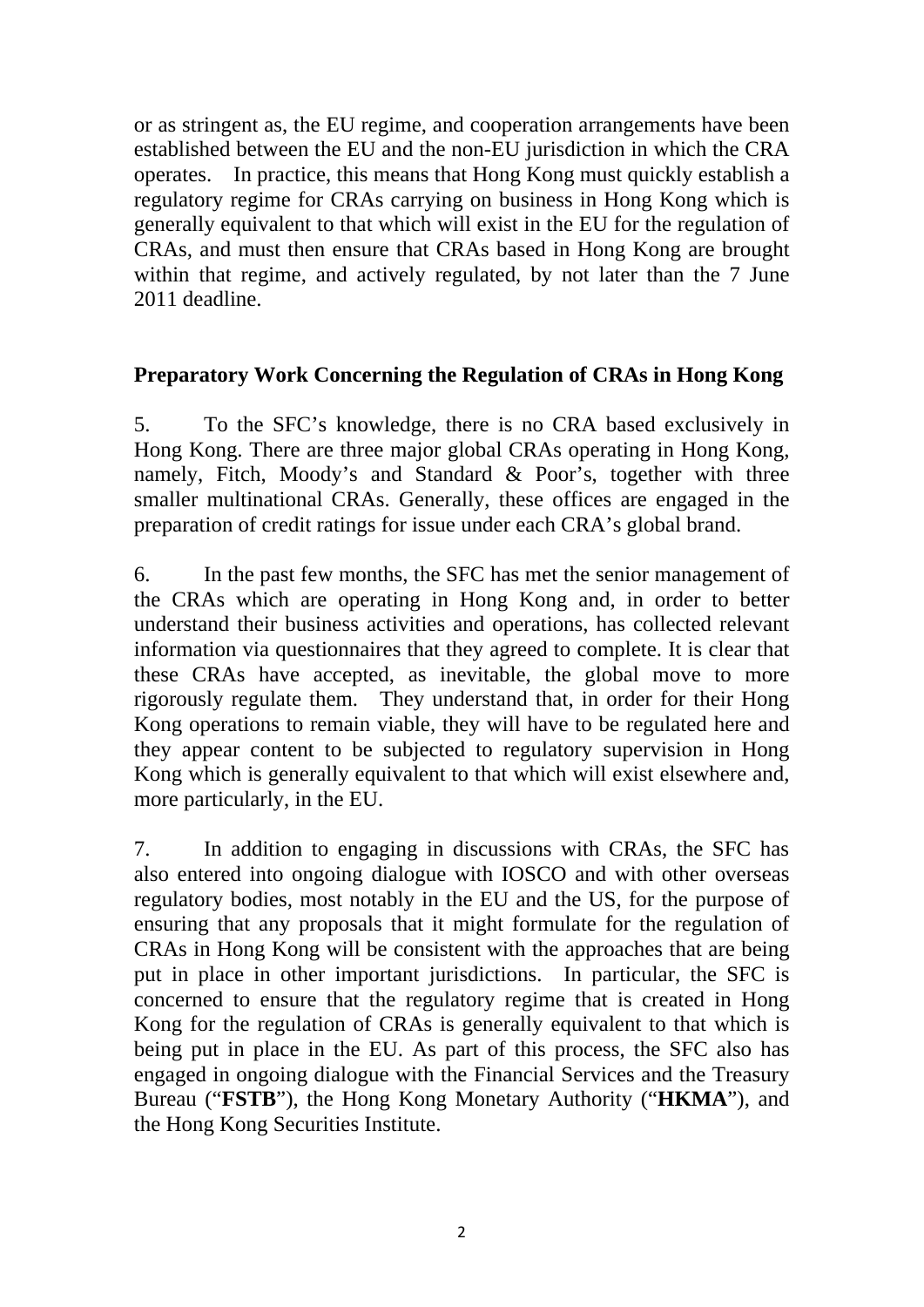## **Proposed Regulatory Regime Governing CRAs in Hong Kong**

## *Overview of Regulatory Objectives and Proposals*

8. The regulation of CRAs does not fall neatly within any existing regulatory regime in Hong Kong, including that created under the Securities and Futures Ordinance, Cap. 571 ("**SFO**"). However, given the urgency of bringing CRAs within an effective and workable regulatory framework in Hong Kong and the limited time available in which to do so, the SFC considers that the most appropriate option is to create a new type of *regulated activity* under the SFO, namely, "Type 10: providing credit rating services".

9. By adopting this approach, CRAs providing credit rating services in Hong Kong (together with their rating analysts) would need to be licensed under the SFO, thereby subjecting them to the same wide range of regulatory requirements, including requirements concerning financial resources, competence and record keeping, that apply to licensees conducting other types of *regulated activities* in Hong Kong within the meaning of the SFO.

10. In formulating the scope of this new regime, the SFC has been mindful of the need to exclude certain credit assessment related activities such as banks' internal credit evaluation systems, private credit ratings and the sharing or analyzing of consumer or commercial credit data. The SFC also recognises the need to incorporate flexibility to excuse persons from an obligation to hold a Type 10 licence in certain cases where their activities would unintentionally fall within the definition of "providing credit rating services" and for whom the requirement to be licensed under the SFO would impose a compliance burden without serving any clear regulatory purpose.

## *Proposed Legislative and Regulatory Changes*

11. The SFC's proposal to create a new *regulated activity* of providing credit rating services, would require Schedule 5 of the SFO to be amended. Schedule 5 sets out each of the different types of *regulated activity* and defines them. The addition of "Type 10: providing credit rating services" would require this new type of *regulated activity* to be defined in Schedule 5. Because there is potential for there to be overlap between the new definition of "providing credit rating services" and the existing definition of "advising on securities" (Type 4 *regulated activity*) in Schedule 5, it would be necessary for the latter to be amended to ensure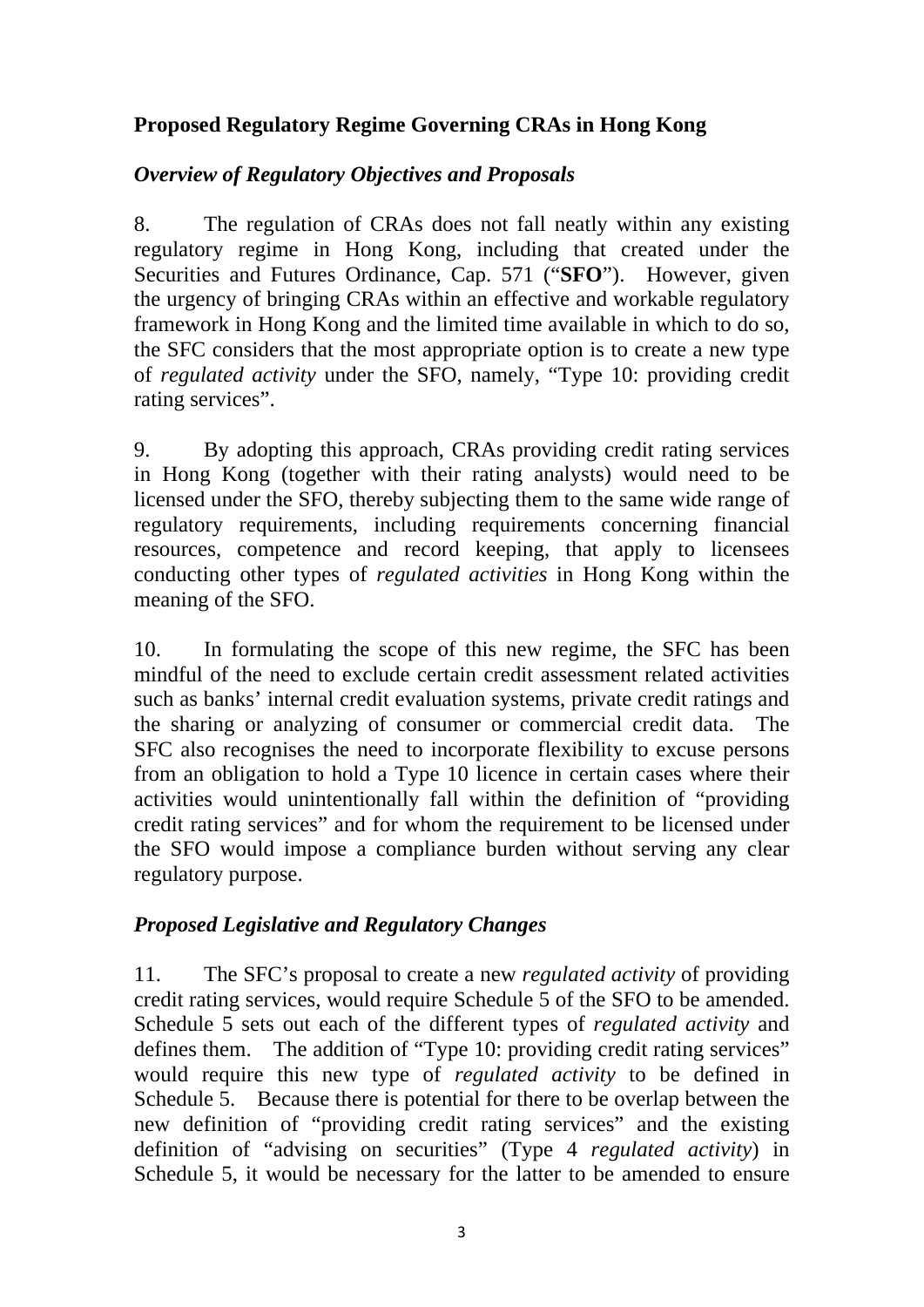that corporations carrying on the business of advising on securities in the traditional sense of this expression, are not also regarded as carrying on the business of providing credit rating services and thus having an obligation to secure Type 10 licences. Amendments to Schedule 5 can be effected by the Financial Secretary by notice published in the Gazette, subject to the negative vetting procedures of the Legislative Council.

12. The SFC's proposal to regulate CRAs in the manner described would give rise to a need for some consequential amendments to the Securities and Futures (Financial Resources) Rules ("**Financial Resources Rules**") to reflect the creation of the new Type 10 *regulated activity* and to stipulate the paid-up share capital and liquid capital requirements applicable to corporations which are licensed to conduct this type of business. The Financial Resources Rules may be amended by the SFC following consultation with the Financial Secretary, the HKMA and the public, subject to the negative vetting procedures of the Legislative Council.

13. The SFC would impose minimum conduct standards for CRAs by means of a code of conduct for persons providing credit rating services ("**CRA Code of Conduct**"). These minimum standards would include requirements that credit rating activities be conducted in accordance with principles of integrity, independence, transparency, and confidentiality. It is anticipated that this will help ensure that the resulting credit ratings are independent, objective and of appropriate quality.

14. The CRA Code of Conduct would be based on the IOSCO Code, as envisaged by the G20 in April 2009. However, of necessity, it would be formulated within the parameters created by the SFO and would be further refined to achieve consistency between the regulatory regime for CRAs conducting business in Hong Kong and the regulatory regimes existing in other important jurisdictions, especially that which will exist in the EU.

15. Some consequential amendments will also be made to the SFC's Guidelines on Competence to reflect the competence requirements of individuals seeking to be licensed to conduct Type 10 *regulated activity*.

16. The CRA Code of Conduct would be promulgated, and amendments made to the Guidelines on Competence, by the SFC by notice published in the Gazette.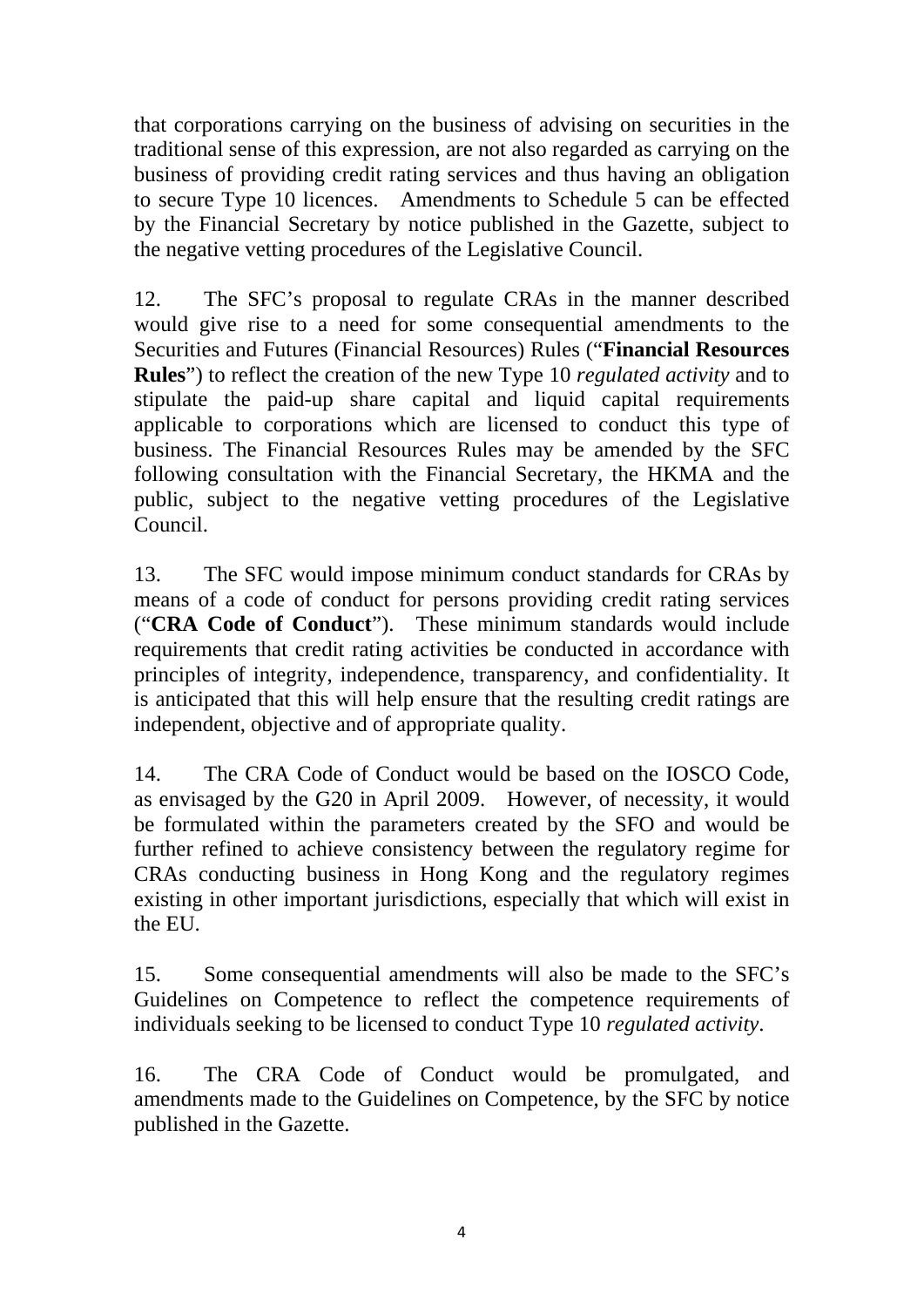17. The SFC proposes to publish, for the purpose of public consultation, a consultation paper, which will set out the proposed legislative amendments, the proposed CRA Code of Conduct and the proposed amendments to the Guidelines on Competence.

## **Other Jurisdictions**

18. It is difficult to provide a definitive and, therefore, meaningful comparison between the regime that is being proposed by the SFC for the regulation of CRAs conducting business in Hong Kong and the manner in which CRAs are regulated in other jurisdictions. The reason for this is that in all important jurisdictions, the regulation of CRAs is under review and that by 2011, when it is intended that CRAs will become regulated in Hong Kong, the international regulatory landscape will have changed. However, attached to this paper as **Appendix 1**, is a table which summarises the SFC's key proposals for the regulation of CRAs and compares these with the regulatory regimes (actual or anticipated), as currently understood, in five other jurisdictions.

19. As is apparent from Appendix 1, there is general similarity between the approach that has been formulated by the SFC and the approaches adopted, or being developed, elsewhere. This is not surprising because the G20 Declaration requires the regulatory oversight of CRAs internationally to be consistent with the IOSCO Code, which stipulates the minimum standards of conduct that CRAs are expected to meet. The CRA Code of Conduct, which the SFC anticipates issuing, will closely resemble the IOSCO Code. Because other jurisdictions can also be expected to create regulatory regimes for CRAs that revolve around the requirements of the IOSCO Code, the regulatory model that is being proposed by the SFC for Hong Kong can reasonably be expected to closely resemble the regimes that will be created in other important jurisdictions.

20. There will inevitably be some differences because the relevant laws vary from jurisdiction to jurisdiction. For example, the SFO requires both corporations and individuals engaging in *regulated activities*  to be licensed. In numerous other jurisdictions, individuals are not licensed. Accordingly, in this particular respect, it is probably fair to say that the regime which is being proposed for the regulation of CRAs in Hong Kong is more rigorous than in other jurisdictions, such as the US and the EU, where individuals are not licensed. These types of differences are not seen by the SFC as being of particular consequence because the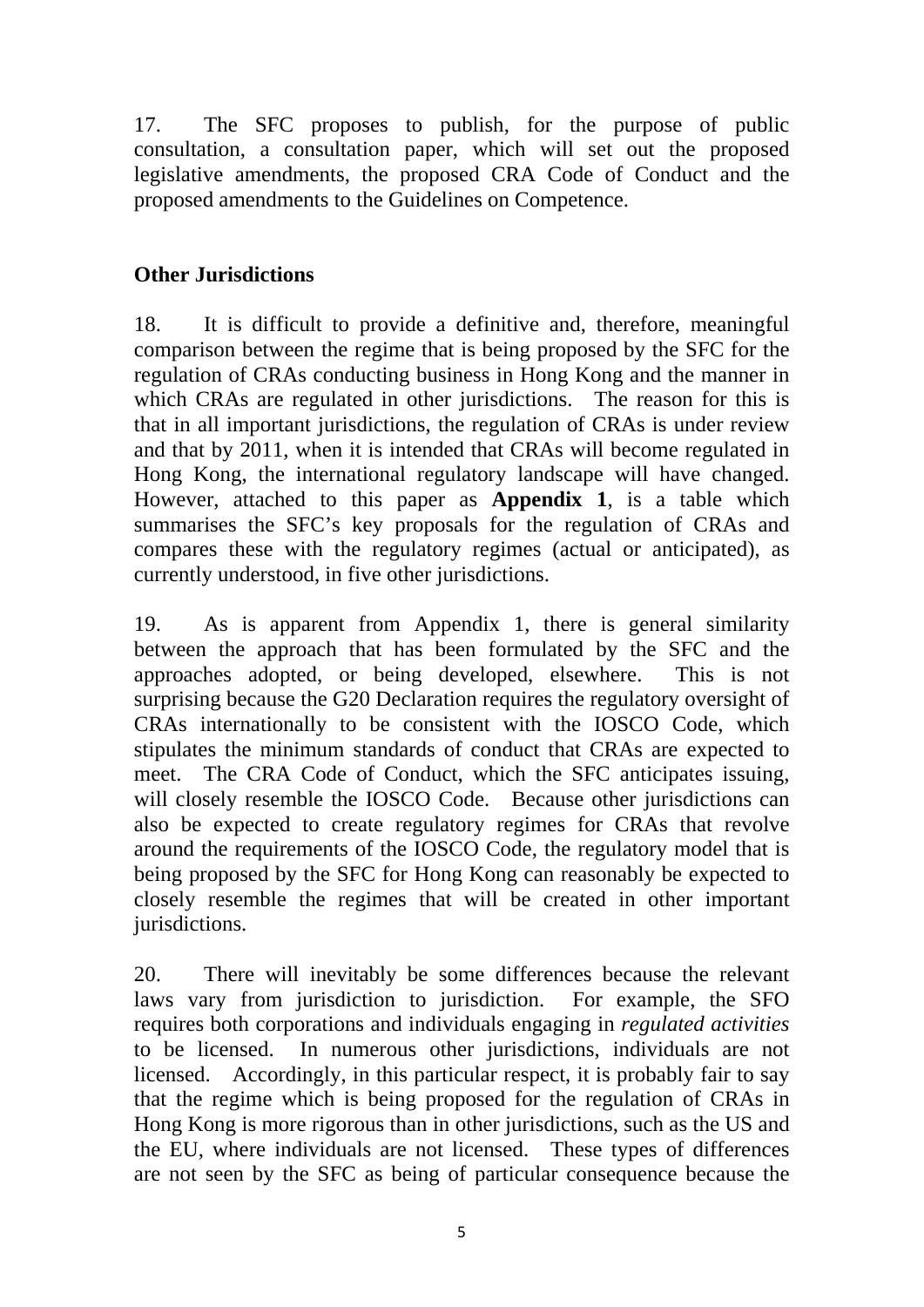regulation of CRAs will effectively be dictated by the minimum standards of conduct to which they are expected to adhere. Those standards should be relatively consistent from one jurisdiction to another because the G20 Declaration directs that the regulatory oversight of CRAs internationally should be consistent with the requirements of the IOSCO Code.

## **Proposed Timeframe**

21. The SFC proposes to issue its consultation paper in late July 2010 and to publish the results of the consultation exercise in late September 2010. Thereafter, it is intended that the regulatory regime governing CRAs conducting business in Hong Kong will be created by the end of January 2011 so that the SFC can commence the process of licensing CRAs and their rating analysts in February 2011. This process must be completed before 7 June 2011 when the EU deadline governing the serviceability in the EU of credit ratings issued by non-EU CRAs comes into force.

## **Conclusion**

22. The creation in Hong Kong of a regulatory regime for CRAs, which is consistent with similar regimes being created in other important jurisdictions, is essential in order for Hong Kong to be seen as being committed to adherence to international standards of financial regulation and to ensure that Hong Kong remains an attractive jurisdiction in which CRAs will wish to base their Asian operations.

23. The SFC seeks the support of the Legislative Council Panel on Financial Affairs to proceed, in conjunction with FSTB, with its proposals to create a regulatory regime governing the licensing and conduct of CRAs, as more particularly detailed in this paper.

Securities and Futures Commission July 2010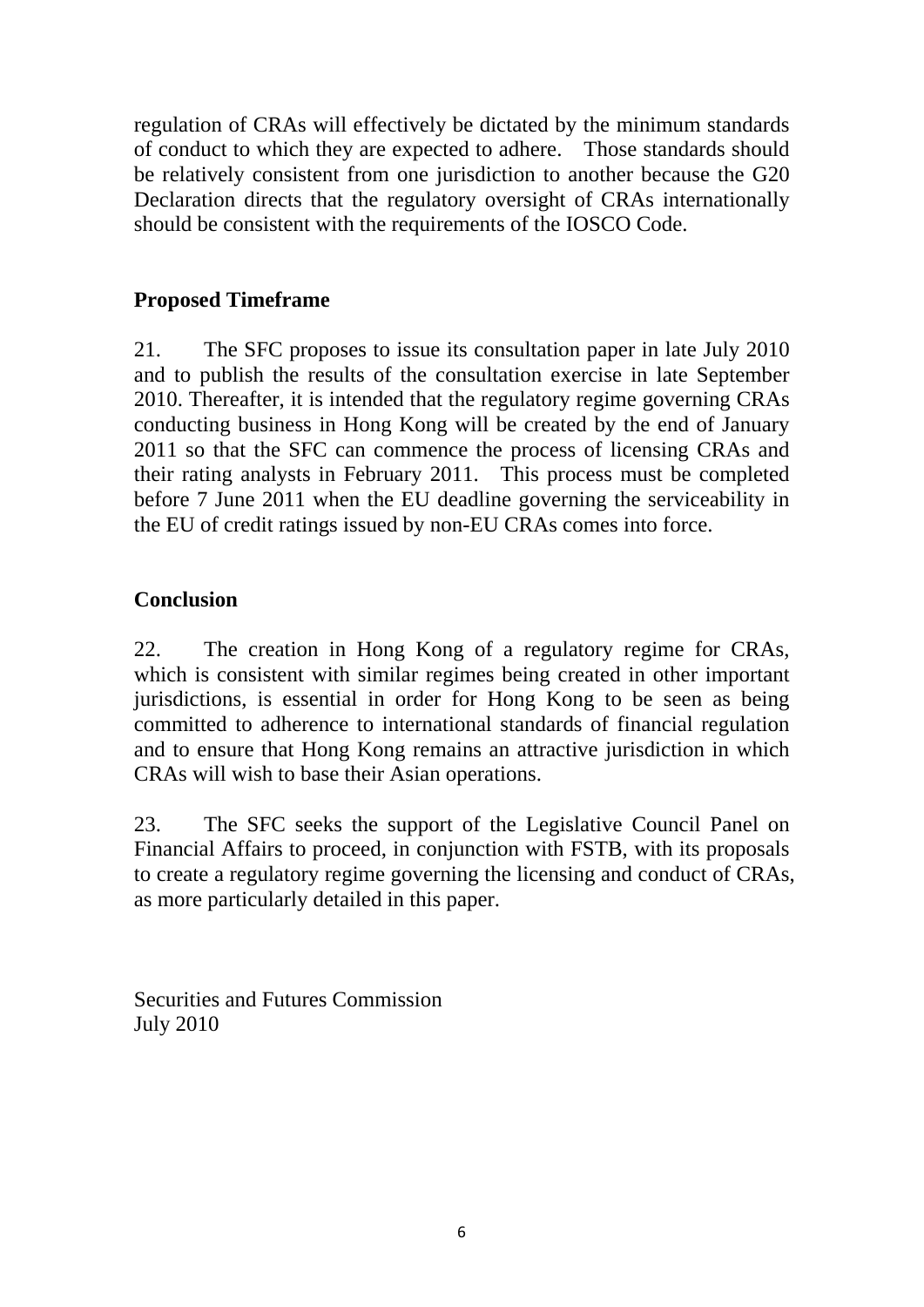# **Summary of Regulation of Credit Rating Agencies (CRAs) in Different Jurisdictions 40.1 Appendix 1**

|                                             | <b>Hong Kong</b>                                                                                                                                                                                                       | United States (US) <sup>ii</sup>                                                                                                                                                                                                     | <b>European Union (EU)</b>                                                                                                                      | <b>Australia</b>                                                                                          | <b>Japan</b>                                                                                                                                                                                                                                                         | Chinaiii                                                                                                                                                                                                                                       |
|---------------------------------------------|------------------------------------------------------------------------------------------------------------------------------------------------------------------------------------------------------------------------|--------------------------------------------------------------------------------------------------------------------------------------------------------------------------------------------------------------------------------------|-------------------------------------------------------------------------------------------------------------------------------------------------|-----------------------------------------------------------------------------------------------------------|----------------------------------------------------------------------------------------------------------------------------------------------------------------------------------------------------------------------------------------------------------------------|------------------------------------------------------------------------------------------------------------------------------------------------------------------------------------------------------------------------------------------------|
| <b>Regulatory regime for</b><br><b>CRAs</b> | Under development                                                                                                                                                                                                      | Yes                                                                                                                                                                                                                                  | Yes                                                                                                                                             | Yes                                                                                                       | Yes                                                                                                                                                                                                                                                                  | Yes                                                                                                                                                                                                                                            |
| <b>Regulatory scope</b>                     | A person who provides<br>credit rating services<br>by preparing credit<br>ratings for<br>dissemination or by<br>disseminating credit<br>ratings                                                                        | A person who is<br>engaged in the business<br>of issuing credit ratings<br>on the Internet or<br>through another readily<br>accessible means, for<br>free or a reasonable fee                                                        | A person whose<br>occupation includes the<br>issuing of credit ratings<br>on a professional basis                                               | A person who provides<br>a financial product<br>advice                                                    | A person whose<br>occupation includes<br>determining credit<br>ratings and either<br>providing them to<br>someone or making<br>them available to the<br>public on a<br>professional basis and<br>registered with Japan<br><b>Financial Services</b><br>Agency (JFSA) | A person who provides<br>credit rating services in<br>relation to securities<br>market                                                                                                                                                         |
| <b>Licensee / Registrant</b>                | Corporate CRA and<br>their rating analysts,<br>who provide credit<br>rating services, will be<br>required to become<br>licensed or registered<br>persons under the<br><b>Securities and Futures</b><br>Ordinance (SFO) | Corporate CRA, whose<br>credit ratings are used<br>for regulatory<br>purposes, must register<br>with Securities and<br><b>Exchange Commission</b><br>$(SEC)$ as an<br>"nationally recognized<br>statistical rating<br>organizations" | Corporate CRA, who<br>undertakes credit rating<br>activities in EU, must<br>register with a member<br>state's designated<br>competent authority | Corporate CRA, who<br>operates in Australia,<br>must be licensed as<br>providers of financial<br>services | Corporate CRA must<br>register with JFSA in<br>order for its credit<br>ratings to be used for<br>regulatory purposes in<br>Japan                                                                                                                                     | Corporate CRA, their<br>senior management and<br>rating staff who<br>provide credit rating<br>services in relation to<br>securities market are<br>required to be<br>registered with the<br>China Securities<br>Regulatory<br>Commission (CSRC) |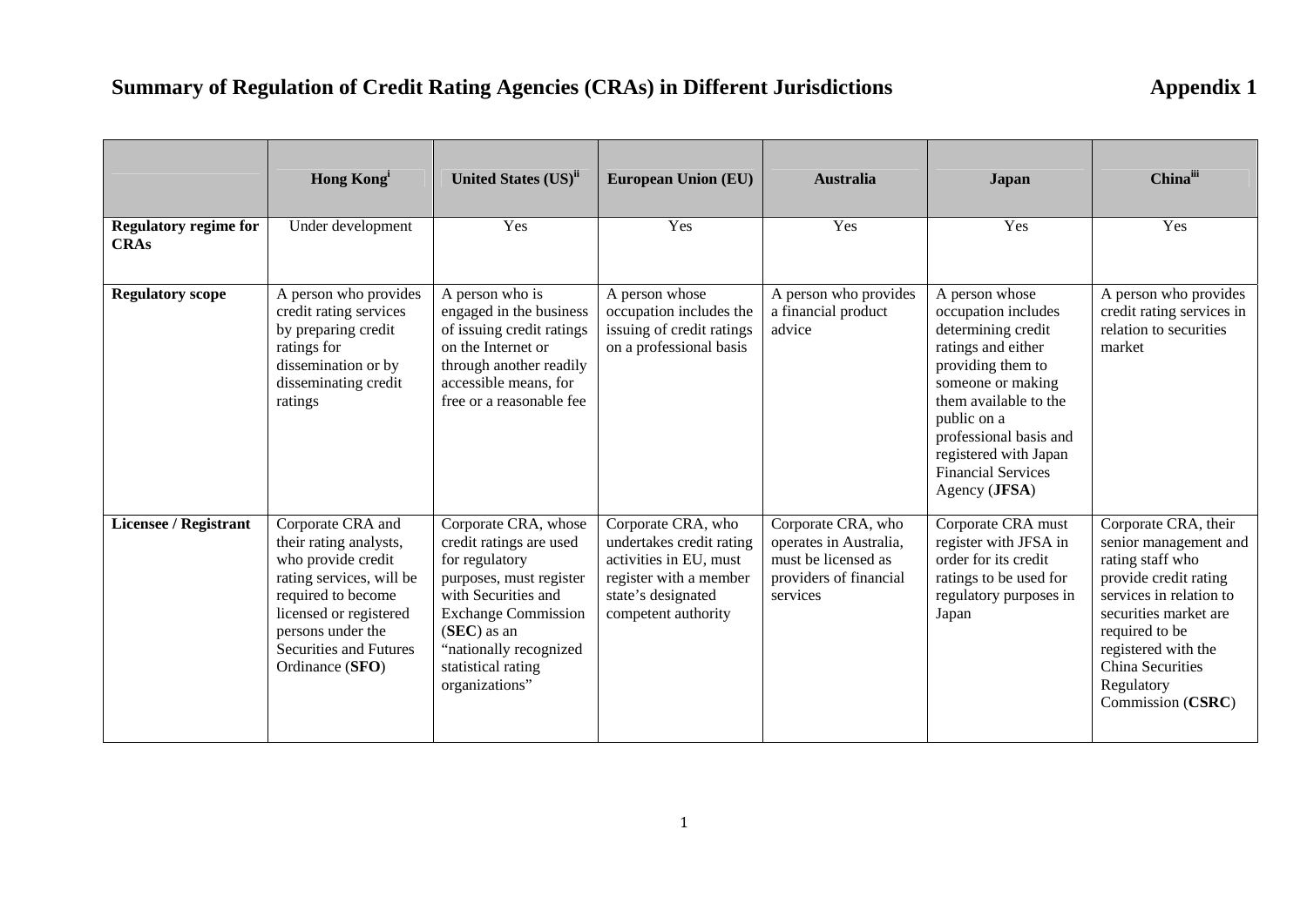# **Summary of Regulation of Credit Rating Agencies (CRAs) in Different Jurisdictions 40.1 Appendix 1**

|                                                                                                                                                                                                                                                                                                                                                                   | <b>Hong Kong</b>                                                 | United States (US) <sup>ii</sup>                                                                           | <b>European Union (EU)</b>                                   | <b>Australia</b>                                              | <b>Japan</b>                                                                          | Chinaiii                                                                                                                |
|-------------------------------------------------------------------------------------------------------------------------------------------------------------------------------------------------------------------------------------------------------------------------------------------------------------------------------------------------------------------|------------------------------------------------------------------|------------------------------------------------------------------------------------------------------------|--------------------------------------------------------------|---------------------------------------------------------------|---------------------------------------------------------------------------------------|-------------------------------------------------------------------------------------------------------------------------|
| Date of<br>implementation of the<br>regulatory regime                                                                                                                                                                                                                                                                                                             | Intended to be early<br>2011                                     | 2007                                                                                                       | 2010                                                         | 2010                                                          | 2010                                                                                  | 2007                                                                                                                    |
| Primary regulator                                                                                                                                                                                                                                                                                                                                                 | <b>SFC</b>                                                       | <b>SEC</b>                                                                                                 | EU's member states'<br>designated competent<br>authoritiesiv | <b>Australian Securities</b><br>and Investments<br>Commission | <b>JFSA</b>                                                                           | <b>CSRC</b>                                                                                                             |
| <b>Conduct</b><br>requirements<br>reflecting the<br>following core IOSCO<br><b>CRA</b> principles<br>Quality and<br>$\bullet$<br>integrity in the<br>rating process<br>Independence and<br>$\bullet$<br>conflicts of interest<br>Transparency and<br>$\bullet$<br>timeliness of<br>ratings disclosure<br>Treatment of<br>$\bullet$<br>confidential<br>information | Yes<br>To be addressed in the<br>proposed CRA Code of<br>Conduct | Yes<br>Addressed in the<br>Securities and<br>Exchange Act (SEA)<br>and relevant rules<br>issued by the SEC | Yes<br>Addressed in the EU<br>Regulation                     | Yes<br>Addressed in the<br>Corporations Act (CA)              | Yes<br>Addressed in the<br><b>Financial Instruments</b><br>and Exchange Act<br>(FIEA) | Yes<br>Addressed in the<br><b>Temporary Regulation</b><br>for Securities Market<br><b>Rating Activities</b><br>(TRSMRA) |